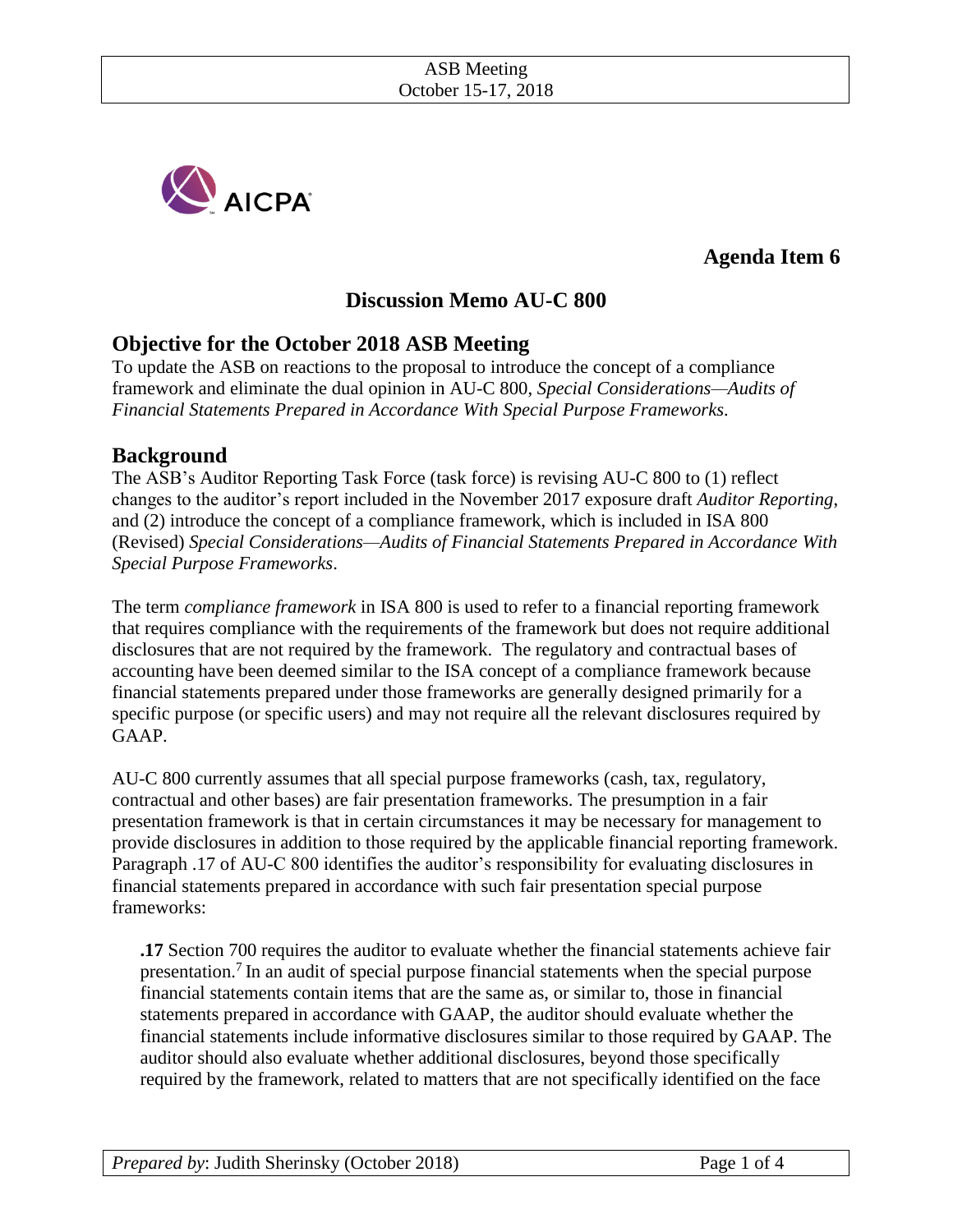of the financial statements or other disclosures are necessary for the financial statements to achieve fair presentation.

At its January 2018 meeting, the ASB concluded that AU-C 800 should recognize and incorporate the concept of a compliance framework. Based on that conclusion, the task force is proposing that paragraph .17 of AU-C 800 only apply to fair presentation frameworks, such as the cash and tax basis of accounting and not to compliance frameworks, such as regulatory or contractual bases of accounting.

Another issue being considered relates to the second opinion in the auditor's report when financial statements are prepared using a regulatory framework (or presumably a contractual framework) and those financial statements are used and widely distributed as the entity's primary financial statements.

Paragraph .19 of extant AU-C 800 requires that an auditor's report on financial statements prepared in accordance with a special purpose framework include an emphasis-of-matter paragraph that

- indicates that the financial statements are prepared in accordance with a special purpose framework,
- refers to the note to the financial statements that describes that framework, and
- states that the special purpose framework is a basis of accounting other than GAAP.

Paragraph .20 of extant AU-C 800 requires an other matter paragraph that restricts the use of the auditor's report for financial statements prepared in accordance with a regulatory or contractual basis of accounting.

Auditor's reports on financial statements prepared in accordance with a regulatory basis of accounting are exempt from the requirements in paragraphs .19 and .20 if the financial statements, together with the auditor's report, are intended for general use. In those circumstances, paragraph .21 of extant AU-C 800 requires the auditor to express an opinion on whether the financial statements are

- 1. presented fairly, in all material respects, in accordance with GAAP and
- 2. prepared in accordance with the special purpose framework (a dual opinion),

The task force has proposed eliminating the dual opinion and allowing the auditor to report only on the regulatory basis of accounting even when the financial statements would be widely distributed as the entity's primary financial statements.

All special purpose framework reports would contain an emphasis-of-matter paragraph (consistent with extant paragraph .19) indicating that the financial statements are prepared in accordance with a special purpose framework that is a basis of accounting other than GAAP.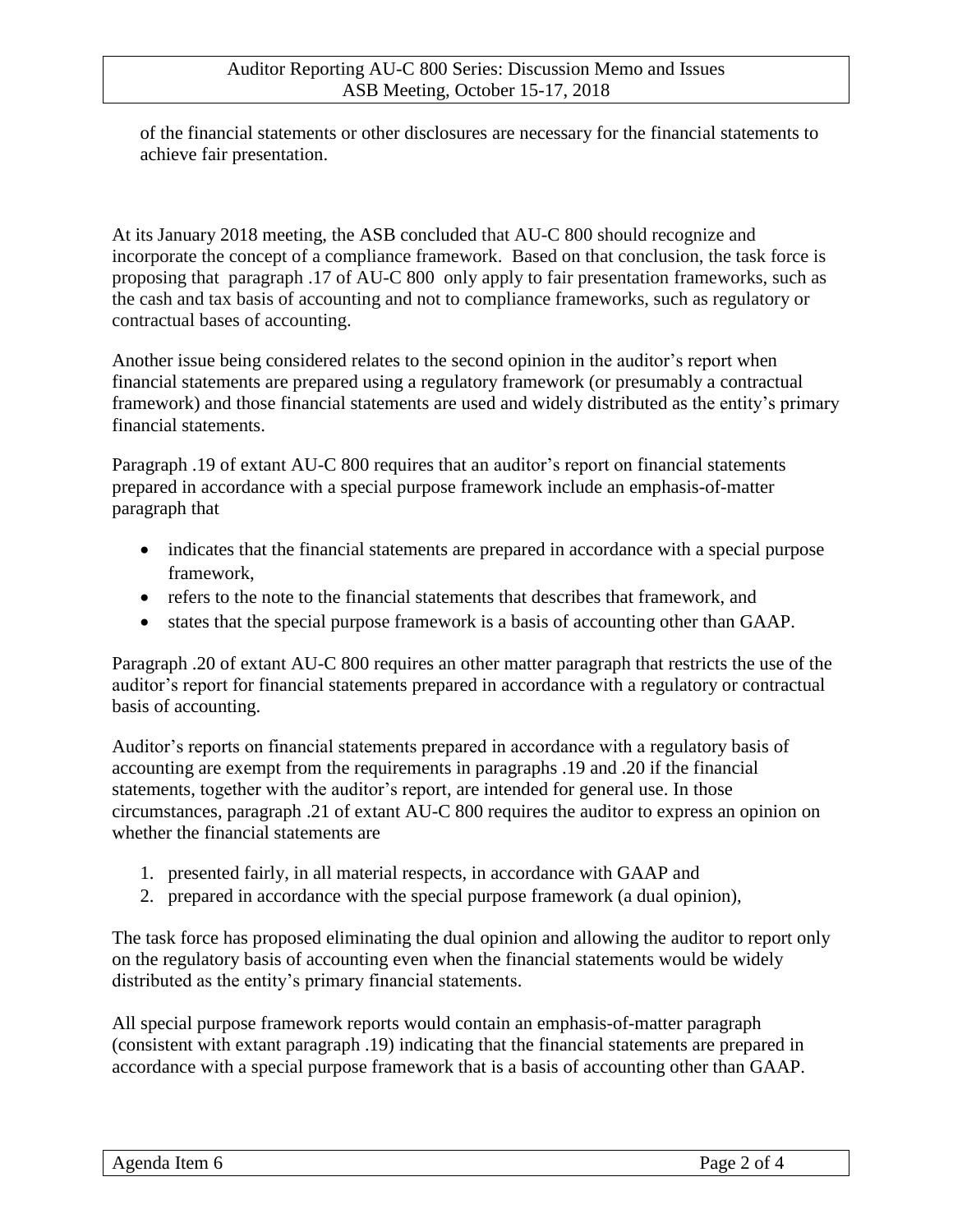A primary difference between reporting on a special purpose framework that is intended to be a fair presentation framework versus reporting on a special purpose framework that is intended to be a compliance framework would be how the opinion is phrased. For example, when the framework is a fair presentation framework, the opinion would be phrased "In our opinion, the financial statements referred to above present fairly, in all material respects, …." When the framework is a compliance framework, the opinion would be phrased "In our opinion, the financial statements referred to above are prepared, in all material respects, in accordance with [describe the compliance framework] ...."

Additional issues that the task force is still deliberating include:

- in what circumstances should reports on special purpose financial statements prepared in accordance with a compliance framework include restricted use language or wording indicating that the financial statements may not be suitable for another purpose, in addition to the required emphasis-of-matter wording, and
- whether management can convert a compliance framework (e.g., a regulatory framework) to a fair presentation framework by subjecting the framework to additional GAAP-like disclosures, or whether there are other characteristics that differentiate a compliance framework from a fair presentation framework.

## **Input From Affected Parties**

The ASB asked the task force to obtain input from parties that would be affected by this proposal, for example, insurance entities, state insurance regulators, and CPAs who audit and report on the financial statements of insurance entities. In conversations with the staff and chair of the AICPA NAIC<sup>1</sup> Task Force, representatives of CPA firms and insurance entities had a positive reaction to the proposal to move away from the dual opinion to a single compliance-type opinion. The NAIC Task Force is waiting to obtain additional input from insurance regulators until after the ASB has decided on the direction it will take with regard to dual opinions.

At the September 7, 2018 GASB-AITF liaison meeting, the ASB Audit Issues Task Force discussed eliminating the dual opinion. Concerns were expressed by certain GASB participants about whether eliminating the dual opinion would "incentivize" state or local governments to create regulatory frameworks to achieve a specific financial statement outcome. An example is a state government that establishes a special purpose framework that is the same as GAAP but omits the requirement to record a liability for other postemployment benefits, thereby enabling the governmental entity to avoid a deficiency in revenue over expenditures. Separately, in a recent meeting with the AICPA State and Local Government Expert Panel, the GASB chairman and lead staff again emphasized their concerns on this topic.

In a recent letter to Chuck Landes, Scott Woelfle of the Office of the Washington State Auditor, expressed support for the ASB's tentative conclusions to converge with ISA 800 and eliminate the dual opinion for regulatory basis financial statements intended for general use. His office believes the dual opinion creates confusion for management, legislative bodies, citizens and other report users. In a follow up communication, Mr. Woelfle and others said they would

 $\overline{a}$ 

<sup>&</sup>lt;sup>1</sup> National Association of Insurance Commissioners.